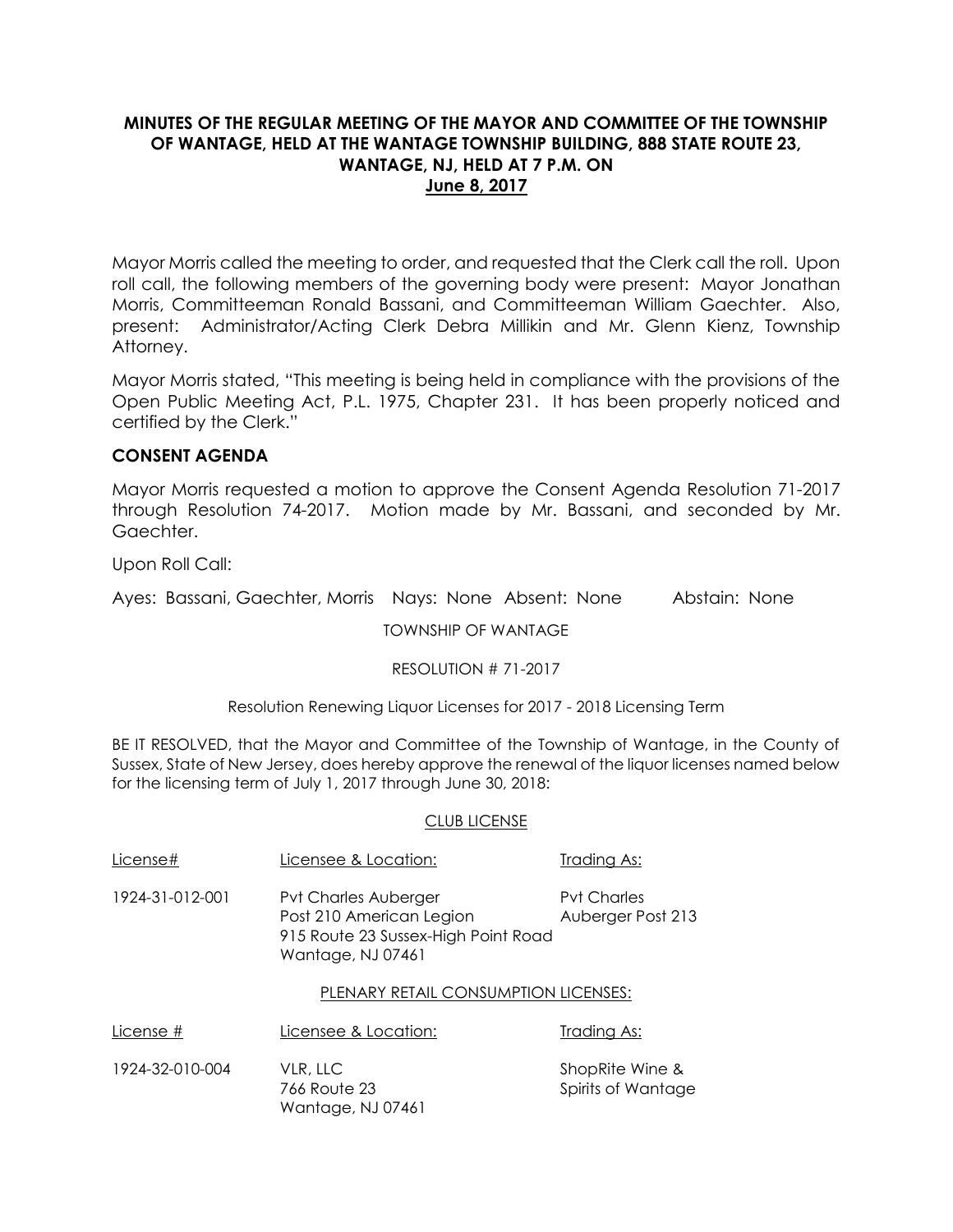| 1924-33-001-007 | AKSHAR Liquors Wantage LLC<br>65 County Road 639<br>Wantage, NJ 07461    | Airport Pub &<br>Package                           |
|-----------------|--------------------------------------------------------------------------|----------------------------------------------------|
| 1924-33-008-010 | Jersey Innovative Investment, LLC<br>205 Route 23 N<br>Wantage, NJ 07461 | Wantage Liquors,<br>Wantage Plaza<br>Liquor Outlet |
| 1924-33-003-009 | Stuffed Olive, LLC<br>1 Libertyville Road<br>Wantage, NJ 07461           | Green Olive                                        |
| 1924-33-007-003 | Presti Liquor LLC<br>289 Route 23 N<br>Wantage, NJ 07461                 | <b>Sussex Queen Diner</b>                          |

## PLENARY RETAIL DISTRIBUTION LICENSES:

License # Licensee & Location: Trading As:

1924-44-011-003 HPlay Liquors, LLC Woody's Liquor Shop 83 Hamburg Ave, Route 23 Wantage, NJ 07461

TOWNSHIP OF WANTAGE

RESOLUTION #72-2017

AUTHORIZING REFUND

 WHEREAS, the Tax Collector has recommended the Mayor and Committee of the Township of Wantage reimburse funds for tax overpayments and lien redemption with premium.

NOW, THEREFORE, BE IT RESOLVED that the Township Committee of the Township of Wantage, County of Sussex, does hereby authorize the refund of

\$2,043.60 to Sussex Bank, Block 117 Lot 31, for tax overpayment. \$1,075.05 to Chase, Block 53 Lot 4.08, for tax overpayment. \$44,088.76 to US Bank, Block 138 Lot 10.04 for tax sale certificate 16-17. \$34,000.00 to US Bank, Block 138 Lot 10.04 for tax sale premium, cert. 16-17.

This Resolution shall take effect immediately.

TOWNSHIP OF WANTAGE

RESOLUTION #73-2017

AUTHORIZING REFUND LAND USE APPLICATION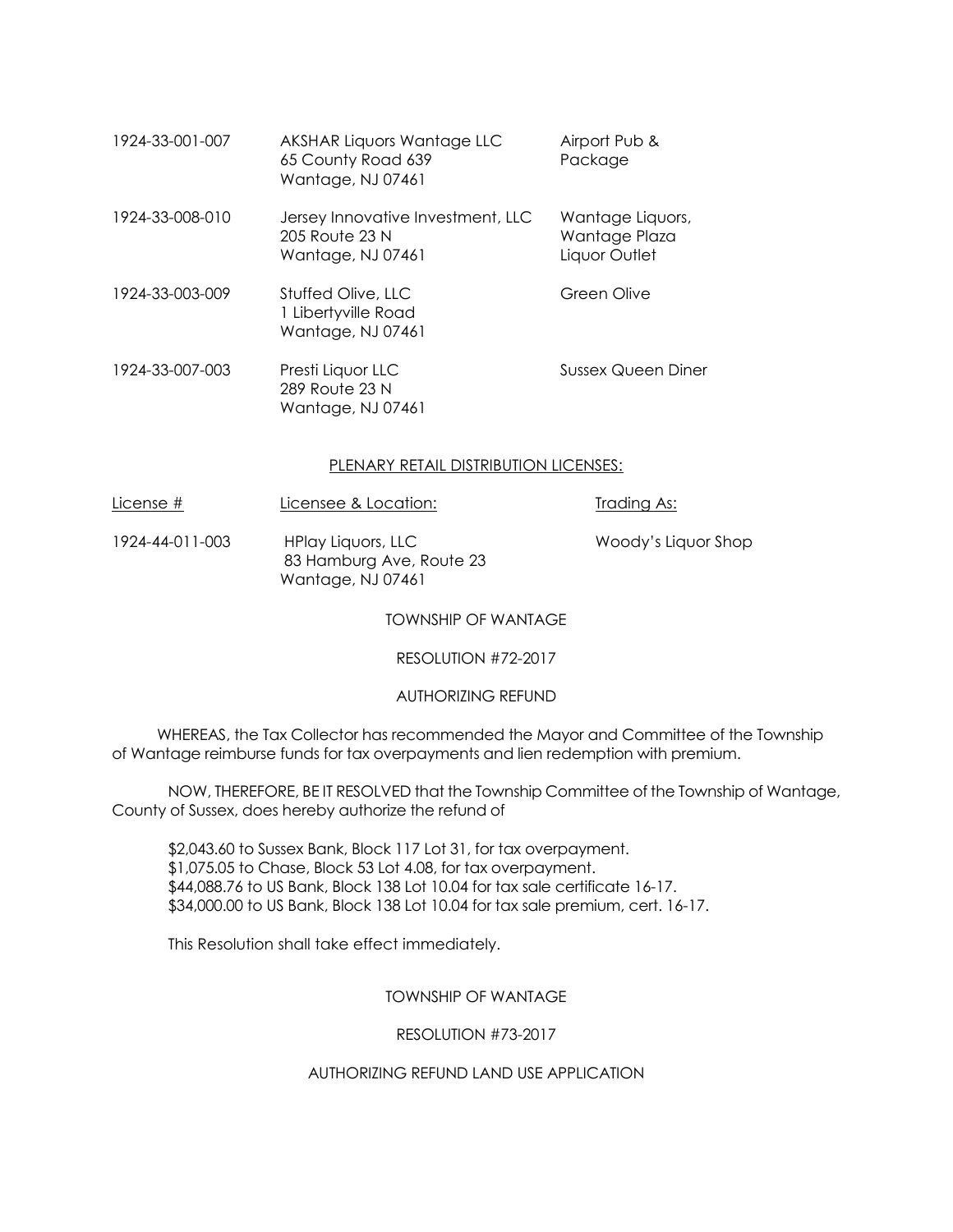WHEREAS, the Land Use Secretary has recommended the Mayor and Committee of the Township of Wantage reimburse funds for completed land use applications.

NOW, THEREFORE, BE IT RESOLVED that the Township Committee of the Township of Wantage, County of Sussex, does hereby authorize the refund of

\$320.00 to Dean Frey for land use application L-2012-13. \$1,603.58 to Sussex Airport for land use application L-2009-08. \$1,077.75 to Steven Lang for land use application L-2016-14. \$12.60 to Evergreen Environmental for land use application L-2016-06.

This Resolution shall take effect immediately.

### TOWNSHIP OF WANTAGE RESOLUTION # 74-2017

### CHAPTER 159 FOR 2017 NJ CLEAN COMMUNITIES PROGRAM

WHEREAS, NJSA 40A:4-87 provides that the Director of the Division of Local Government Services may approve the insertion of any special item of revenue in the budget of any county or municipality when such item shall have been made available by law and the amount thereof was not determined at the time of the adoption of the budget, and

WHEREAS, said Director may also approve the insertion of any item of appropriation for an equal amount, and,

WHEREAS, the Township of Wantage has received notification from the State of New Jersey Clean Communities Program, that \$42,127.02 is now available for the 2017 Clean Communities Grant, The Township of Wantage wishes to amend its 2017 Municipal Budget to include this amount as a revenue,

NOW, THEREFORE, BE IT RESOLVED, that the Mayor and Committee of the Township of Wantage, in the County of Sussex, New Jersey, hereby requests the Director of the Division of Local Government Services to approve the insertion of an item of revenue in the amount of \$42,127.02 which is now available as a revenue from:

> Miscellaneous Revenues Section F: Special Items of General Revenue Anticipated with Prior Written Consent of Director of Local Government Services Public and Private Revenues Offset with Appropriations: Clean Communities Grant

BE IT FURTHER RESOLVED, that a like sum of \$42,127.02 be and the same is hereby appropriated under the caption of:

 (A) Operations Excluded from "CAPS" Public and Private Programs Offset By Revenues Clean Communities Grant

BE IT FURTHER RESOLVED, that the Clerk forward two copies of this resolution to the Director of the Division of Local Government Services.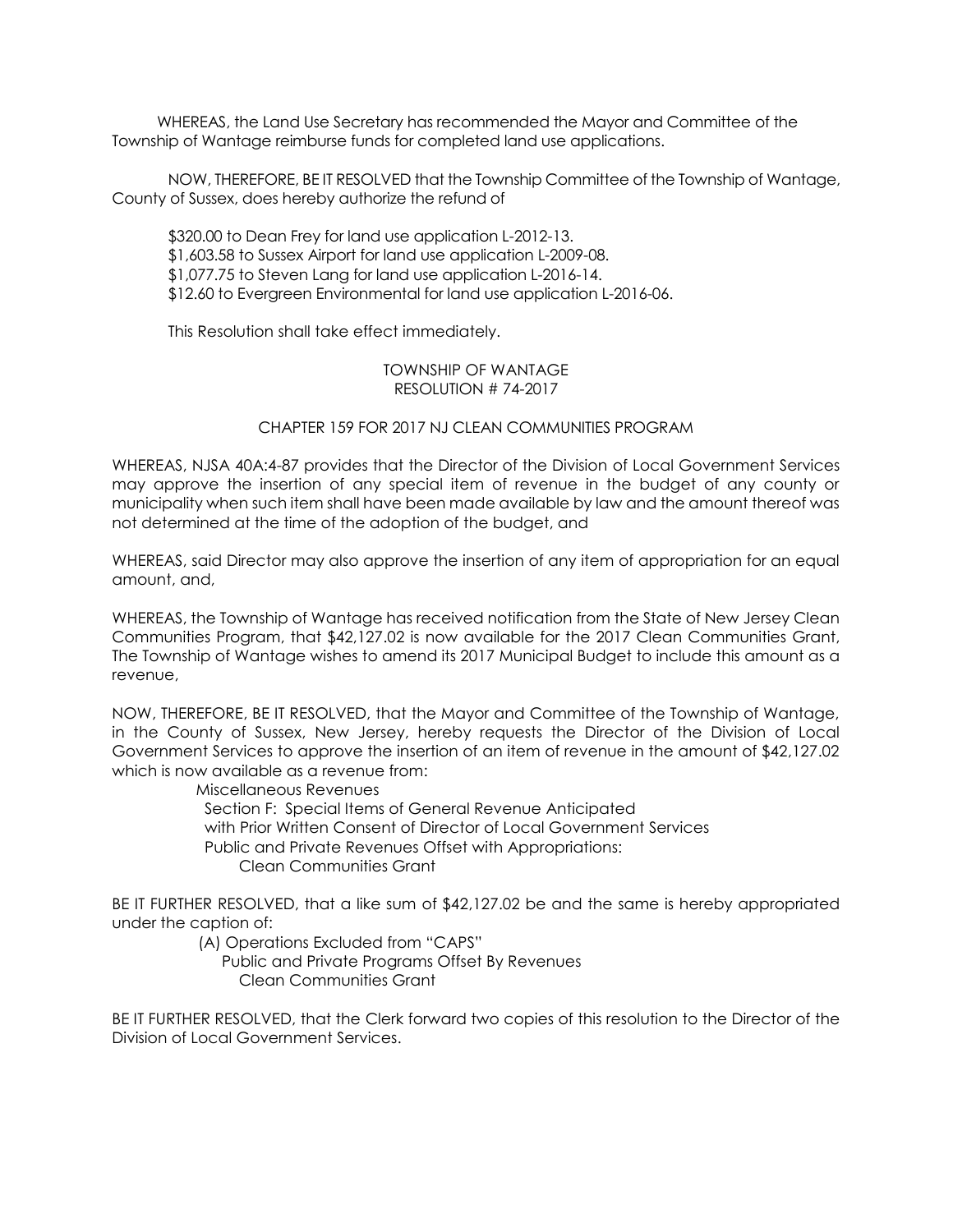# **REPORTS**

Clerk – Mrs. Millikin indicated the election went very well on Tuesday. Congratulations to Mayor Jon Morris on his primary win.

Administrator – Mrs. Millikin introduced David Vozza and Randi Gerber from the Vozza Agency who oversees the Township of Wantage Health Benefits through the North Jersey Health Insurance Fund (NJHIF). Mr. Vozza and Mrs. Gerber gave an update on the history of the fund and their responsibilities for the HIF. Mr. Vozza indicated reviewing lower cost plans, and the Township has a high deductible plan which allows for saving and after reviewing the plan he noticed the Township was over paying on the high deductible plan and have received a \$13,000 refund. Mr. Vozza indicated that an HSA plan has been established for the high deductible plan. Mr. Vozza also stated the Township has decided to join the wellness plan. Mrs. Gerber stated the wellness program began about 2 years ago. There about 15 municipalities that are participating in the wellness program. Everyone gets a fit bit and the idea help create lifestyle changes help to reduce health care cost. In year 1 44% participated in year 2 43% were still participating. Retention in the program is 82%. Mr. Bassani questioned how many employees are participating from Wantage. Mrs. Millikin indicated 14 employees. Mrs. Gerber indicated every year the municipality participates they will get the biometric screening. Mayor Morris questioned if a new employee could join while year 1 is under way. Mrs. Gerber stated yes provided the Township is not almost completed for year 1. Mrs. Gerber went into some more detail on the wellness program. Mr. Bassani questioned if there is a potential savings to the Township for participating in the wellness program. Mr. Vozza indicated this has not happened, but believes in the future this will happen.

Next Mrs. Millikin stated she received a request from the Kiwanis Club of Sussex, NJ regarding the 7'X12' enclosed trailer that was donated to the club. The Club is requesting the ability to park the trailer at the Municipal Building for a week or two so it could be seen by everyone who stops by the municipal building. The Committee had no issue with this request.

Mrs. Millikin advised that the Township received the 7-day notice regarding the Route 23 construction project. Estimated start date is June 12<sup>th</sup>. I have asked this to be placed on the website and also posted on facebook. The estimated time frame is about three years.

Mrs. Millikin stated she received a memo from Harold Pellow that she provided to the Committee regarding a driveway in the Township. I want to confirm that the Committee agrees with holding the standards set forth under our ordinance. I am requesting guidance by the Committee. Mr. Bassani stated that this requires that millings need to be covered. Mr. Kienz stated the Township has never waived this request. Mr. Kienz stated the Township standard for a single-family home is the first 50' feet must be paved. Mr. Gaechter stated if you drive around Wantage Township there are millings all over. Mr. Kienz stated not concern with the millings but the first 50' requirement for correct base. Mr. Kienz also stated that millings should be reviewed by Patrick and Harold. Mayor Morris indicated that Harold is following the ordinance. Mr. Bassani stated we need to investigate this ordinance and why the ordinance is in place.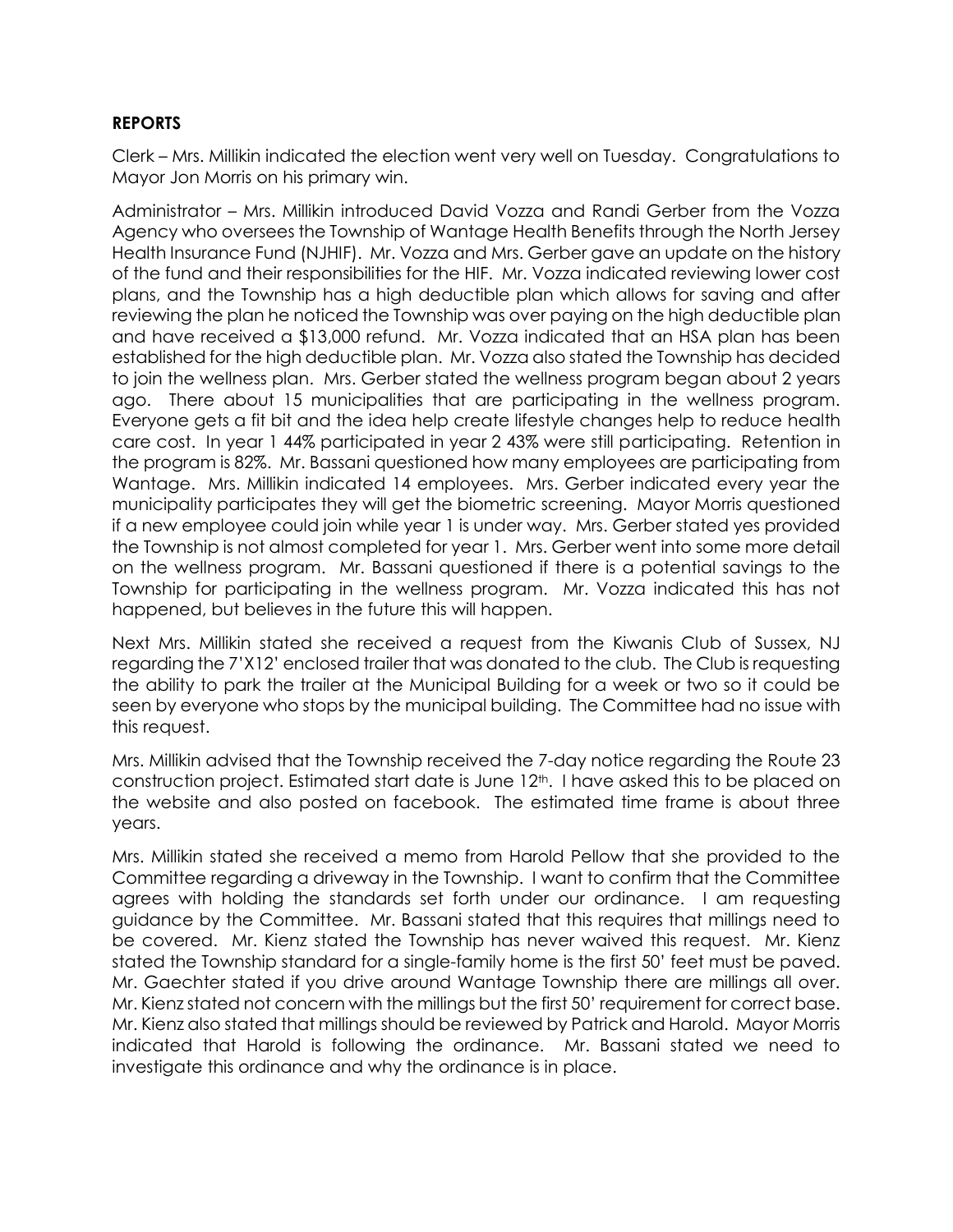Mrs. Millikin stated Wantage Day was a great day! I received an e-mail from Christy Tuper stating: Thank you for coming out to supporting Wantage Day. The DPW deserves a huge thank you for the speedy repair of the tent and all that they did. I believe that everyone that attended had a great time. Please also thank the Committee as well for their support.

Attorney Report - Mr. Kienz stated he has a couple items to discuss in Executive Session regarding ShopRite. Today in court the Township had a successful day in front of Judge Bianco regarding Mr. William H. Gettler the Judge found in favor of Wantage. Mrs. Lockburner did a great job. Mayor Morris questioned how much did this case cost the Township of Wantage. Mr. Kienz stated he will research and get back to the Committee. Mr. Bassani questioned if there are specific items sited in the bills. Mrs. Millikin stated yes. Mr. Bassani questioned since we are correct do we have the ability to recoup the cost associated for this case. Mr. Bassani indicated that he would like to research regarding the total cost of lawsuits that Mr. Gettler has made against the Township and the cost to the tax payers. Mr. Gaechter stated Mr. Doherty had a spread sheet regarding this.

Mayor's Report - Mayor Morris stated is with great sadness that he advised of the passing of Nick Fenstra. Wantage Day was a great day and the amount of work the volunteers put in and Recreation Committee with all their efforts. Recreation Secretary did a great job, and Mrs. Millikin. Local fire departments, demonstrations including the k-9 demonstration were all great.

Mayor Morris indicated another Eagle Scout in the making Ethan R. Billings which will be on July 29<sup>th</sup>. Mayor Morris will not be able to attend nor Mr. Gaechter. Mr. Bassani was planning to attend. Final item is the Township received an invitation from Phoenix Development Associates for an Open House on Sunday, June 11<sup>th</sup> from 1 p.m. to 4 p.m. Alice Way, Wantage. Come and preview the Multi-Generational Homes.

Committee Member Report – Mr. Gaechter stated he was also going to comment on Wantage Day. I had a great time and when I was in high school I would go to Wantage Day. Wantage Day stopped and in 2011 the Committee at that time wanted to bring it back. The Recreation Commission, the Road Department, the Fire Department, the State Police, Helicopter made this a great event.

Committee Member Report – Mr. Bassani stated Wantage Day was a great event. First year he has seen the State Police K-9 demonstration. Thank you to all the volunteers.

Mr. Bassani stated that the Township was able to successfully negotiate the Berry Road property. The assessment number Green Acres provided to the Township was \$555,000 and the Township was able to agree with the property owner for a price of \$600,000. Mr. Bassani also indicated he was able to negotiate with the Sherman Ridge parcel which is \$380,000 and able to get to an understanding of \$350,000. Great job by the Open Space Committee in negotiating this parcel. Tonight, for final adoption a question to the tax payers about continuing the open space tax for 2018.

# **OLD BUSINESS**

None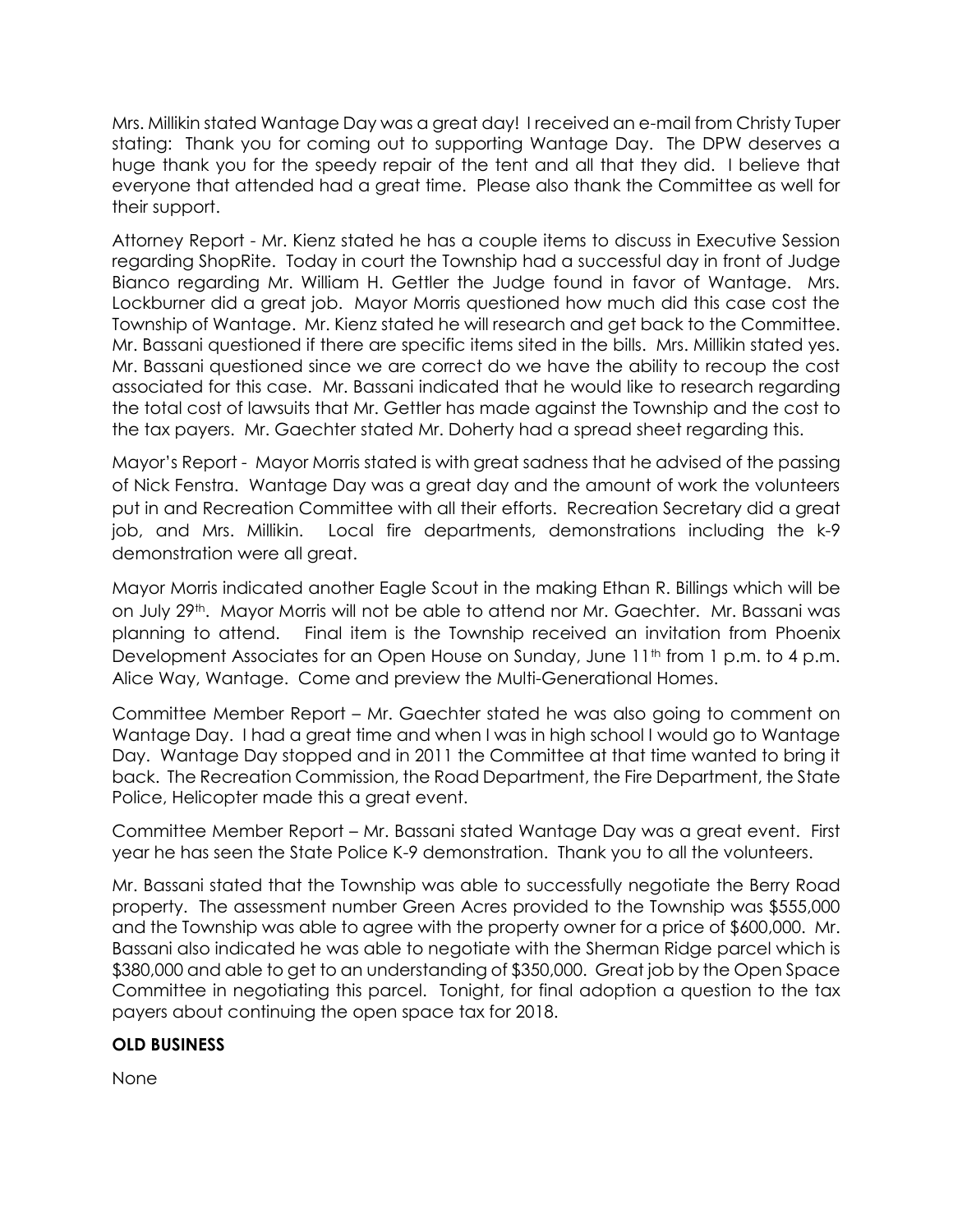## **NEW BUSINESS**

## **2nd Reading & Public Hearing**

A motion is in order to adopt on final reading Ordinance #2017-08 AN ORDINANCE AUTHORIZING THE SUBMISSION TO THE VOTERS OF THE TOWNSHIP OF WANTAGE AT THE GENERAL ELECTION ON NOVEMBER 7, 2017, A REFERENDUM AUTHORIZING AN ANNUAL LEVY FOR ACQUISITION, DEVELOPMENT AND MAINTENANCE OF MUNICIPAL OPEN SPACE, FARMLAND AND HISTORIC PROPERTIES IN AN AMOUNT NOT TO EXCEED \$0.02 PER \$100.00 OF ASSESSED VALUE FOR REAL PROPERTY IN THE TOWNSHIP OF WANTAGE AS AUTHORIZED BY P.L. 1997, c. 24 OF THE LAWS OF THE STATE OF NEW JERSEY.

A motion was made by Mr. Bassani and seconded by Mr. Gaechter.

Mayor Morris opened the meeting to the public. No public coming forward the meeting was closed to public comment.

Upon Roll Call:

Ayes: Bassani, Gaechter, Morris Nays: None Absent: None Abstain: None

#### TOWNSHIP OF WANTAGE

### ORDINANCE #2017-08

AN ORDINANCE AUTHORIZING THE SUBMISSION TO THE VOTERS OF THE TOWNSHIP OF WANTAGE AT THE GENERAL ELECTION ON NOVEMBER 7, 2017 A REFERENDUM AUTHORIZING AN ANNUAL LEVY FOR THE ACQUISITION, DEVELOPMENT AND MAINTENANCE OF MUNICIPAL OPEN SPACE, FARMLAND AND HISTORIC PROPERTIES IN AN AMOUNT NOT TO EXCEED \$0.02 PER \$100.00 OF ASSESSED VALUE FOR REAL PROPERTY IN THE TOWNSHIP OF WANTAGE AS AUTHORIZED BY P.L. 1997, C. 24 OF THE LAWS OF THE STATE OF NEW JERSEY.

WHEREAS, P.L. 1997, c. 24 of the Laws of the State of New Jersey permits the governing body of a municipality to submit to the voters of said municipality in a general or special election a proposition authorizing the imposition of an annual levy for an amount or at a rate deemed appropriate for any or all of the following purposes, or any combination thereof, as determined by the governing body:

- (a) Acquisition of lands for recreation and conservation purposes;
- (b) Development of lands acquired for recreation and conservation purposes;
- (c) Maintenance of lands acquired for recreation and conservation purposes;
- (d) Acquisition of farmland for farmland preservation purposes;
- (e) Historic preservation of historic properties, structures, facilities, sites, areas or objects, and the acquisition of such properties, structures, facilities, sites, areas or objects for historic preservation purposes; or
- (f) Payment of debt service or indebtedness issued or incurred by a municipality for any of the purposes set forth in paragraphs (a), (b), (d) and (e) hereinabove; and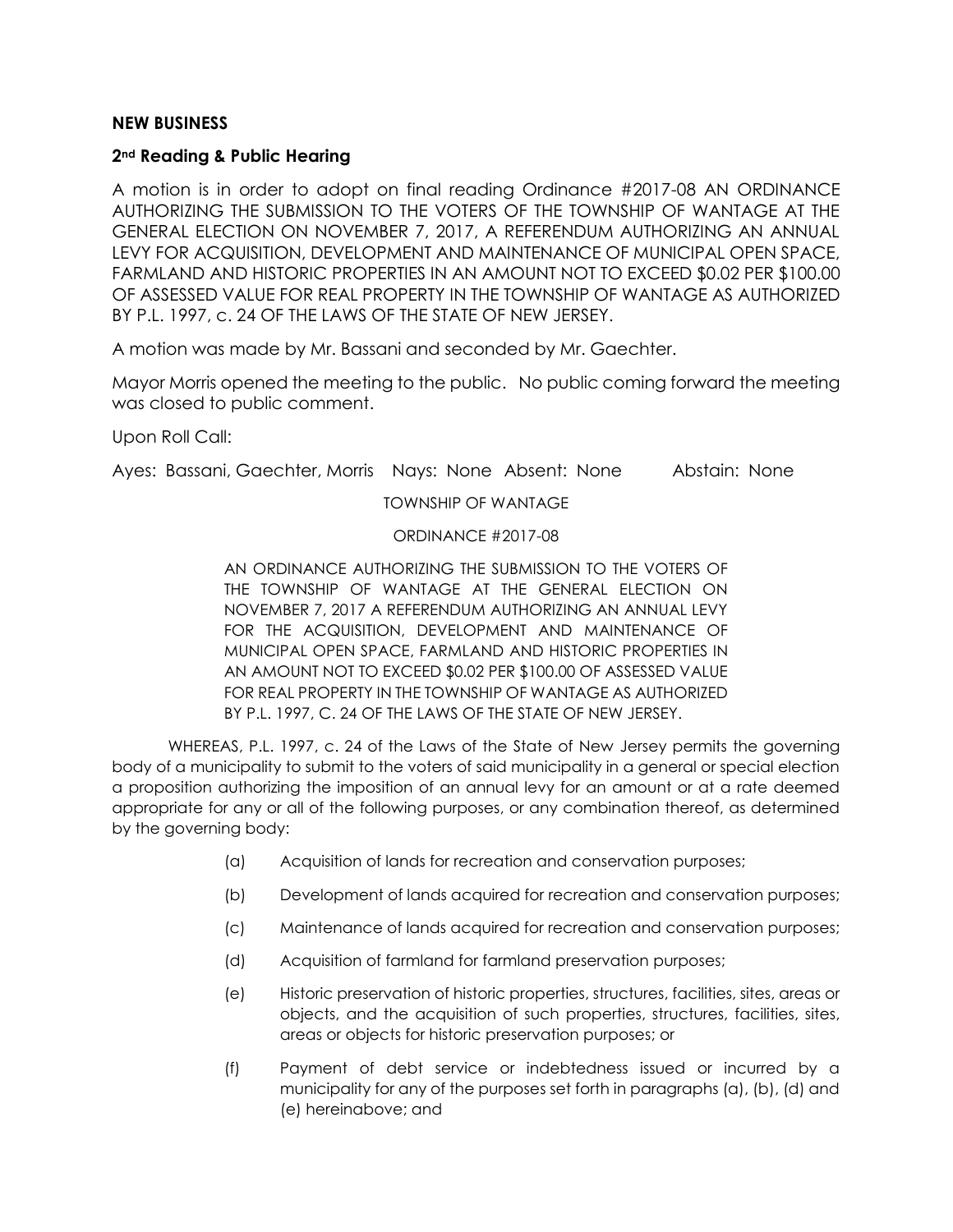WHEREAS, the Township of Wantage heretofore adopted an Ordinance following a referendum vote establishing an open space tax in the amount not to exceed \$0.02 per \$100.00 of assessed value of real property to generate revenue for municipal open space, recreation, farmland, historic preservation trust funds and maintenance of same which expired on December 31, 2016; and

WHEREAS, the Township Committee based upon the recommendation of the Open Space Advisory Committee is desirous of reestablishing the open space tax.

NOW, THEREFORE, BE IT RESOLVED by the Township Committee of the Township of Wantage that:

Section 1. Pursuant to P.L. 1997, c. 24 of the Laws of the State of New Jersey, the Township Committee of the Township of Wantage, Sussex County, New Jersey, wishes to place and hereby requests of the Sussex County Clerk that the following referendum question be placed on the general election ballot for consideration by the voters of the Township on November 7, 2017 the following question:

### WANTAGE OPEN SPACE TRUST FUND

Shall the Township establish an annual levy imposed to raise funds for the municipal open space, recreation, farmland and historic preservation trust fund and the maintenance of same, at the rate to be determined by the Township Committee, but not to exceed \$0.02 per \$100.00 of assessed value of real property located in the Township of Wantage, to be effective as of January 1, 2018. Said funds will be utilized to acquire, develop and maintain lands for recreation and conservation purposes; acquire farmland for farmland preservation purposes; preserve and acquire historic properties, structures, facilities, sites, areas or objects for historic preservation purposes; and pay debt service on the indebtedness issued or incurred by the Township for any of the above-referenced purposes?

# Yes [ ] No [ ]

# EXPLANATORY STATEMENT

Previously the Township of Wantage collected open space tax as previously authorized by a referendum vote in the Township. The rate was \$0.02 per \$100.00 of assessed value of real property. The authorization has expired. The Open Space Advisory Committee has recommended that an open space tax be reinstated to be collected by the Township. The proposed open space tax rate shall not exceed \$0.02 per \$100.00 of assessed value of real property located in the Township of Wantage as determined by the Township Committee. A vote "yes" will establish the open space tax at the rate determined by the Township Committee not to exceed \$0.02 per \$100.00 of assessed value of real property as of January 1, 2018. A vote "no" will reject an open space tax.

Section 2. This Ordinance shall take effect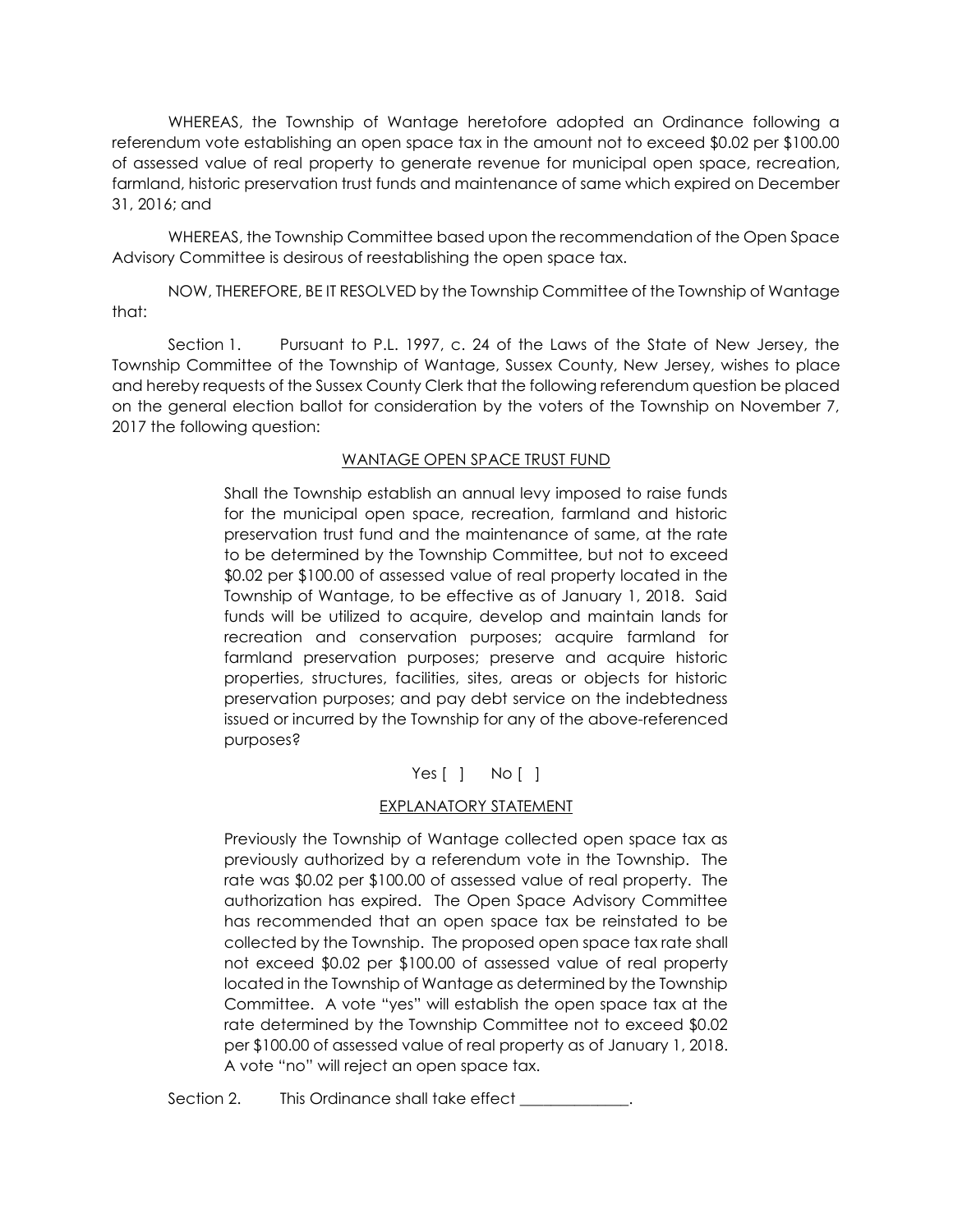Section 3. A certified true copy of this Ordinance, upon its adoption and publication as required by law, shall be furnished by the Municipal Clerk to the Sussex County Clerk's Office and Sussex County Superintendent of Elections and request that the above-referenced question be placed on the general election ballot for Wantage Township on November 7, 2017 for voter consideration.

Section 4. If any part of this Ordinance is for any reason held to be invalid, such decision shall not affect the validity of the remaining portion of the Ordinance. Any Ordinance or portion thereof that may be inconsistent with the Ordinance is hereby repealed to the extent of the inconsistency.

Section 5. Effective Date. This Ordinance shall take effect in the time and manner prescribed by law.

## **Introduction of Ordinance**

A motion is in order to approve on first reading Ordinance #2017-09 AN ORDINANCE ESTABLISHING A RECREATION AND PARKS ADVISORY COMMITTEE.

Motion was made by Mr. Bassani and seconded by Mr. Gaechter.

Mayor Morris advised the Township is not starting a new committee, but just a reorganization of the existing Commission.

Upon Roll Call:

Ayes: Bassani, Gaechter, Morris Nays: None Absent: None Abstain: None

WANTAGE TOWNSHIP

### ORDINANCE #2017-09

### AN ORDINANCE ESTABLISHING A RECREATION AND PARKS ADVISORY COMMITTEE

WHEREAS, the Township Committee of the Township of Wantage created a Board of Recreation Commissioners which was codified in the Ordinances of the Township of Wantage in Section 2-7.1 et seq.; and

WHEREAS, the Township Committee is desirous to replace the Board of Recreation Commissioners with a Recreation and Parks Advisory Committee; and

NOW THEREFORE BE IT ORDAINED by the Township Committee of the Township of Wantage in the County of Sussex and State of New Jersey as follows:

Section 1. Membership; term of office.

- (a) There shall be a Recreation and Parks Advisory Committee consisting of five (5) members and up to two (2) alternates appointed by the Township Committee.
- (b) The initial terms of the members shall be as follows: two (2) members for a term of three years each, two (2) members for a term of two years each, and one (1) member for a term of one year. The terms of the successors to the members shall be for three years each. The initial terms for the alternate members shall be as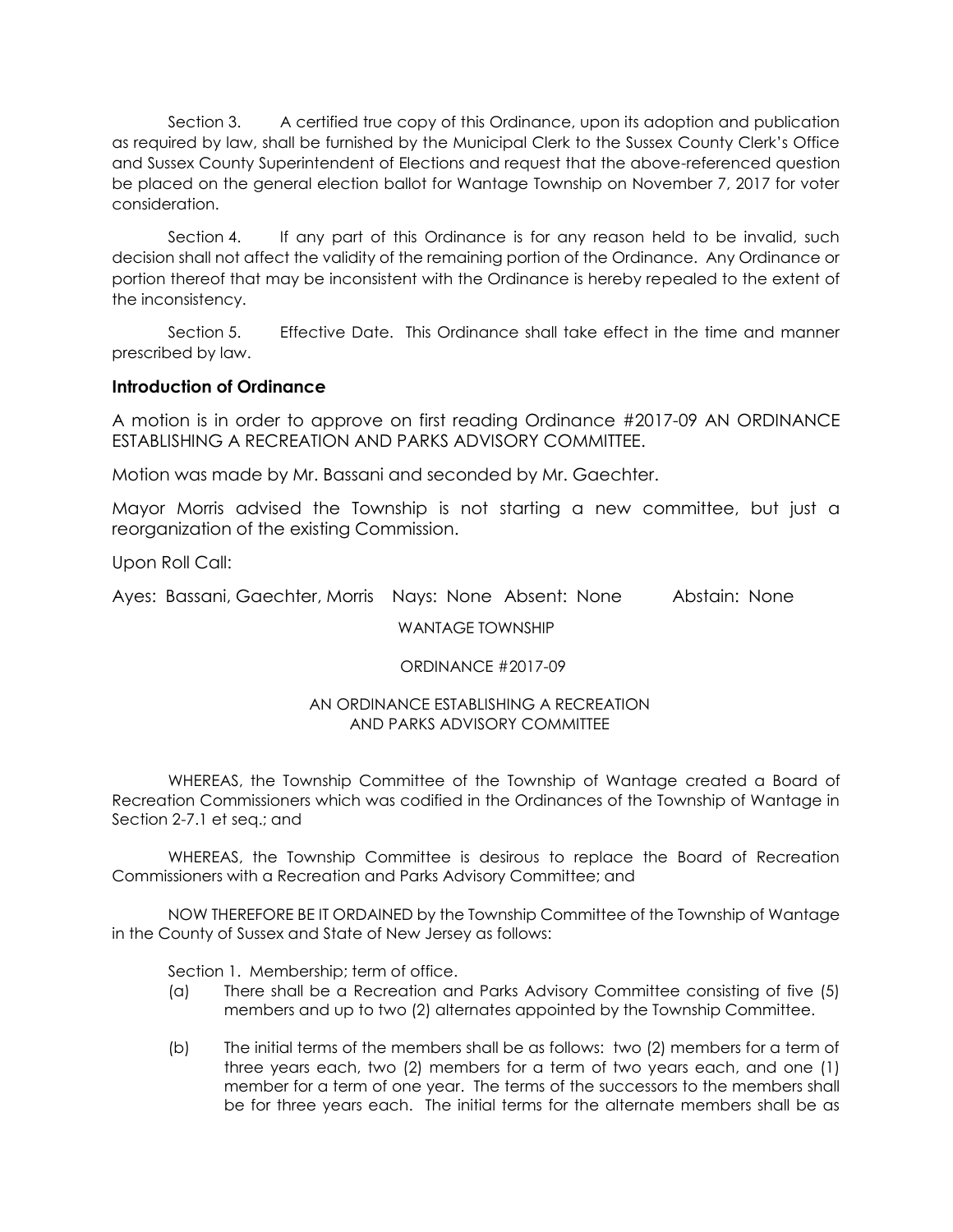follows: one (1) member for a term of two years, and one (1) member for a term of one year. The terms of the successors to the members shall be for two years each.

(b) After the initial appointments, all future membership appointments shall be made at the annual reorganization meeting.

Section 2. Powers and duties. The Recreation and Parks Advisory Committee shall:

- (1) Conduct studies of the present and future recreation needs of the Township, and develop immediate and long range plans for recommendation to the Township Committee.
- (2) Develop and recommend to the Township Committee a year round program of recreational activities for all Township residents to be administered by the Township.
- (3) Review, plan for and advise the Township Committee regarding the the development and redevelopment of open space, park land, Lake Neepaulin and bikeways which are owned, to be owned, or otherwise available for use by the Township and maintain, use and control open space, park land, Lake Neepaulin and bikeways owned or otherwise available for use by the Township.
- (4) Coordinate its activities, and cooperate with other Committees and trusted with responsibilities relating to the environment, open space and recreation.
- (5) Prepare and submit quarterly to the Township Committee a summary report of activities undertaken by the Committee for the previous quarter.

#### Section 3.

The Recreation and Parks Advisory Committee shall be permitted to recommend, for the appointment of personnel as may be required to supervise an implement the various

recreational programs. The Governing Body shall have the authority to make appointments as deemed necessary and appropriate. Such appointees shall be under the supervision of the Administrator.

#### Section 4.

The Committee repeals Section 2-7 of the Wantage Ordinance creating the Board of Recreation Commissioners.

#### Section 5. Severability.

If any provision of this Ordinance or the application of this Ordinance to any person or circumstances is held invalid, the remainder of this Ordinance shall not be affected and shall remain in full force and effect.

#### Section 6. Repealer.

All ordinances or parts of ordinances or resolutions that are inconsistent or in opposition to the provisions of this Ordinance are hereby repealed in their entirety.

#### Section 7. Effective Dates.

This Ordinance will take effect after publication and passage according to law.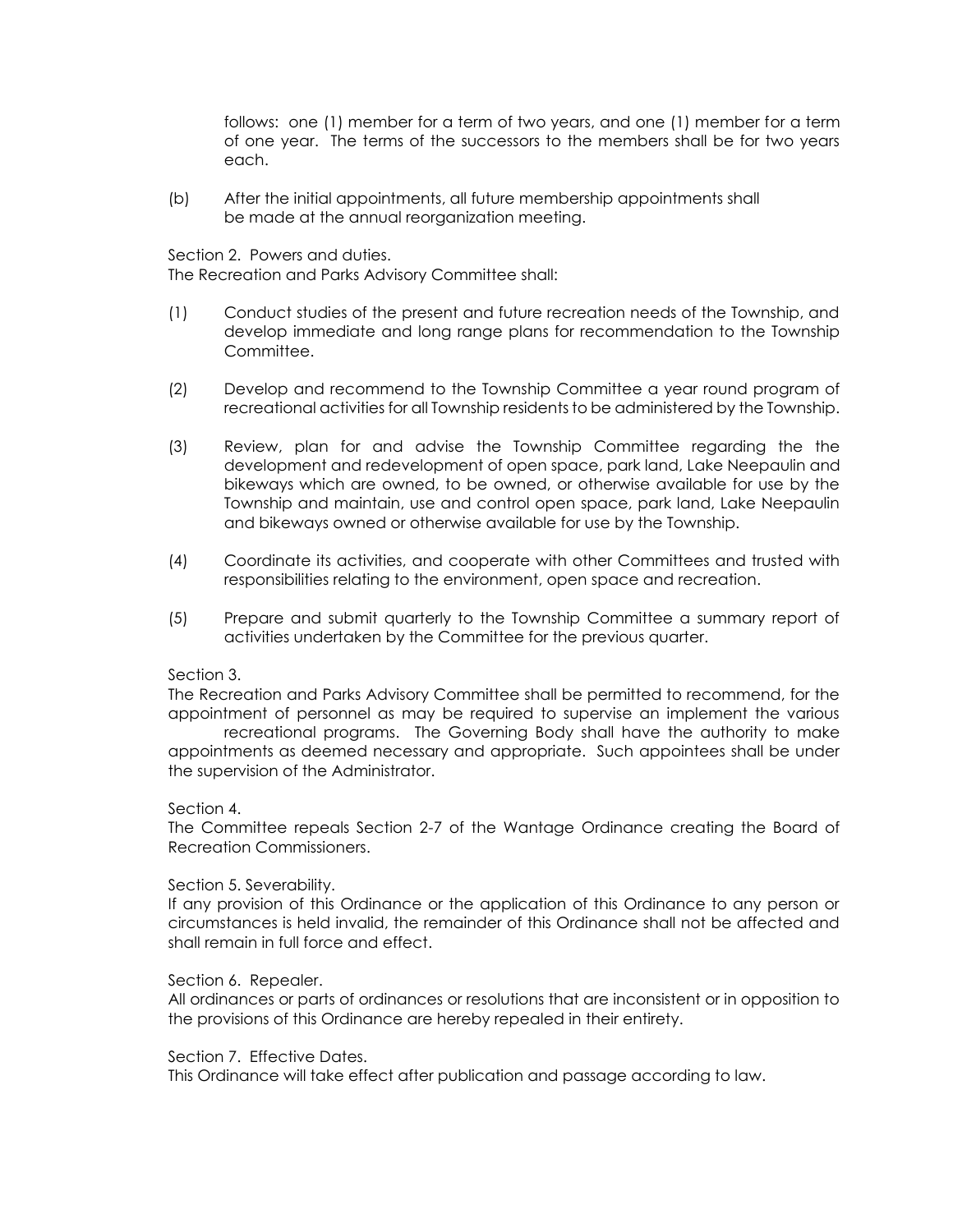# **Approval of Minutes**

A Motion is in Order to approve the minutes of the May 25, 2017 Mayor and Committee Regular Meeting.

Motion was made by Mr. Gaechter and seconded by Mr. Bassani

Upon Roll Call:

Ayes: Bassani, Gaechter, Morris Nays: None Absent: None Abstain: None

# **Discussion**

Knox Box Ordinance – Mayor Morris invited Fire Chief Justin Vander Groef to come up and discuss the ordinance. Mr. Vander Groef kudos to the Recreation Department the Fire Department had a great day at Wantage Day. Mr. Vander Groef stated that a list was placed together for review by the Committee which Mrs. Millikin had provided to the Committee. The list provides who currently has knox boxes, and businesses that do not have boxes. Mayor Morris questioned if these all are central alarm systems Mr. Vander Groef Stated yes. Mrs. Millikin indicated this list indicates there would be 53 businesses or non-profits that would require the boxes. Discussion ensued on the ordinance. It was suggested implementing this over a period of time to allow businesses to comply. Cost to purchase a knox box is \$350.00. Mr. Vander Groef stated that Deputy Chief Snook was going to inquire to knox if there was a bulk order if there would be a discount on the price of the knox box. Mr. Bassani brought up the false alarm ordinance. If there are repeat offenders is there a way to enforce them to put a knox box in the building. Mr. Kienz stated he was concern over selective enforcement. Mr. Bassani questioned setting up an incentive with the knox box in relation to the false alarm ordinance. Mrs. Millikin advised that the Fire Official did stop in to see her regarding the knox box ordinance and he feels an ordinance would be an asset to the Township and will be willing to review the ordinance. It was requested that the attorney review the false alarm ordinance and see about incorporating the knox box as part of the fines associated with the ordinance. The Committee thanked Chief Vander Groef for his time.

# **OPEN PUBLIC SESSION**

Mayor Morris opened the meeting to the public.

Mr. Thomas Davis, 63 Walnut Street and member of the Open Space Committee. Mr. Davis wanted to commend Mr. Bassani on negotiating the purchase of the Berry Road parcel. This has been a site the Committee has been working on purchasing over the past three years. This will be a benefit to the Township to allow for recreation and passive recreation. The Open Space Plan needs to be updated. Mayor Morris thanked Mr. Davis for his service. Mr. Bassani also stated thank you Mr. Davis but indicated this is a team effort by the Open Space Committee. If there are any people that want to work with the Open Space Committee please advise Mrs. Millikin, Mayor Morris, Mr. Gaechter, or Mr. Bassani.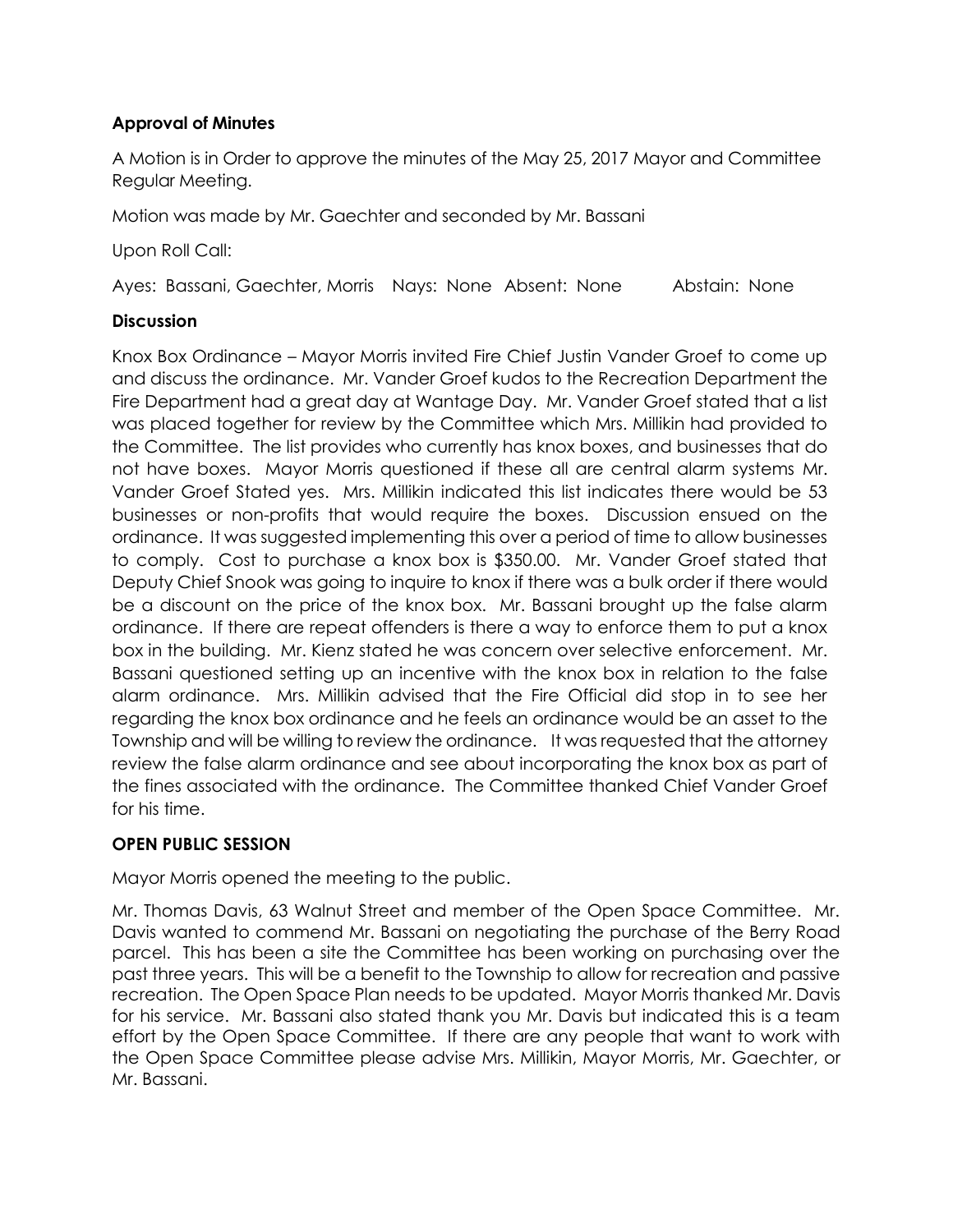Warren Wisse, on behalf of the Recreation Commission thanked the Committee for their support of Wantage Day, and thanked the Fire Department. It was a great day! The turnout was great!

Mrs. Millikin advised that the Township just received the permit for the pavilion so I anticipate work to begin within the next month.

There being no other member of the public wanting to comment public comment was closed.

# **EXECUTIVE SESSION**

A Motion is in Order to approve Resolution #70-2017 Authorizing the Township Committee to go into Executive Session to discuss Personnel Matters and Contract Negotiations.

Mayor Morris asked for a Motion to go into Executive Session.

Motion by Mr. Gaechter. Second by Mr. Bassani.

Ayes: Bassani, Gaechter, Morris Nays: None Absent: None Abstain: None

Mr. Kienz read the following resolution:

TOWNSHIP OF WANTAGE

### RESOLUTION #75-2017

EXECUTIVE SESSION June 8, 2017

WHEREAS, the Township of Wantage is subject to certain requirements of the Open Public Meetings Act, N.J.S.A. 10:4-6, et seq.; and

WHEREAS, the Open Public Meetings Act, N.J.S.A. 10:4-12, provides that an Executive Session, not open to the public, may be held for certain specific purposes when authorized by Resolution; and

WHEREAS, it is necessary for the Township Committee of the Township of Wantage to discuss in a session not open to the public certain matters relating to the item authorized by N.J.S.A. 10:4-12b and designated below:

- (1) Personnel Matters
- (2) Contract Negotiations

NOW, THEREFORE, BE IT RESOLVED, by the Township Committee of the Township of Wantage, assembled in public session on June 8, 2017, that an Executive Session closed to the public shall be held on June 8, 2017, at 8:00 PM in the Township of Wantage Municipal Building, 888 Route 23, Wantage, NJ, for the discussion of matters relating to the specific item designated above.

It is anticipated that the deliberations conducted in closed session may be disclosed to the public upon the determination of the Township Committee that the public interest will no longer be served by such confidentiality.